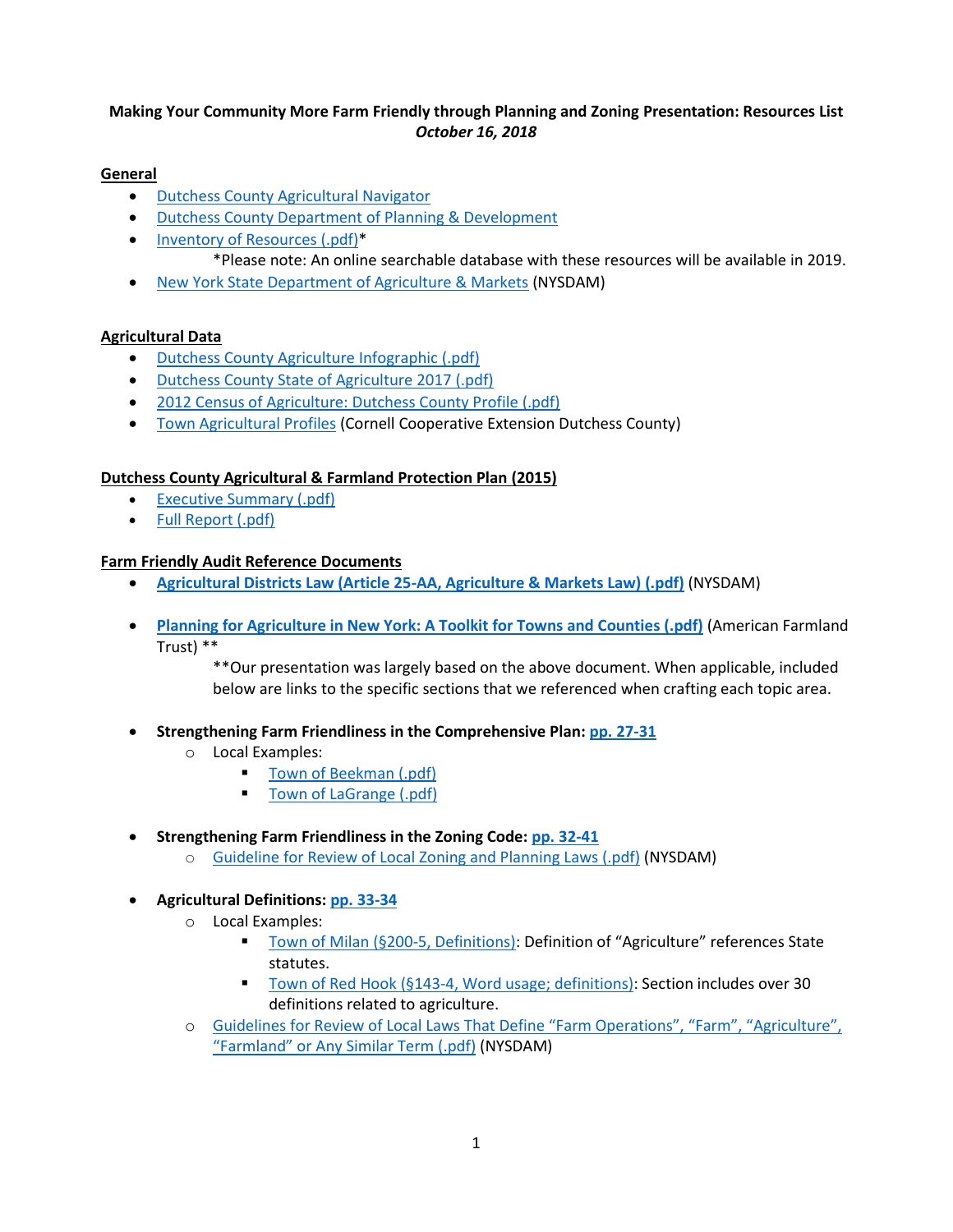- **Local Agricultural Zoning Districts: [p. 33](https://www.farmlandinfo.org/sites/default/files/P4A_FINAL_lo_res_1-21-11_1.pdf)**
	- o Local Example: Town of Red Hook [\(§143-39.1, Agricultural Business District\)](https://ecode360.com/15320736?highlight=agricultural,agriculture,district,districts,zoning,zoning%20district#15320736)
- **Overlay Districts/Zones: [p. 39](https://www.farmlandinfo.org/sites/default/files/P4A_FINAL_lo_res_1-21-11_1.pdf)**
	- o Local Example: Town of Washington [\(pp. 19-23, §315, Agricultural Protection Overlay](https://www.washingtonny.org/document-center/building-zoning/59-zoning-code-complete/file.html)  [District Regulations\)](https://www.washingtonny.org/document-center/building-zoning/59-zoning-code-complete/file.html)

## • **Agricultural Land Preservation:**

- o **[Greenway Connections:](https://www.dutchessny.gov/CountyGov/Departments/Planning/17329.htm)**
	- Greenway Guides (.pdfs)
	- Centers & Greenspaces Guide (.pdf)
	- **EXECT:** [NYS Hudson River Valley Greenway program](https://hudsongreenway.ny.gov/)
- o **Cluster Zoning & Conservation Subdivisions: [pp.40-41; 44](https://www.farmlandinfo.org/sites/default/files/P4A_FINAL_lo_res_1-21-11_1.pdf)**
	- Local Examples:
		- Town of Clinton [\(§250-42, Cluster development, residential\)](https://ecode360.com/11844872?highlight=cluster,clustered,clustering,zoning#11844872)
		- Town of Rhinebeck [\(§125-43, Conservation Subdivisions\)](https://ecode360.com/14084099?highlight=conservancy,conservation,conserve,conserved,conserving#14084099)
- o **Incentive Zoning: [p. 41](https://www.farmlandinfo.org/sites/default/files/P4A_FINAL_lo_res_1-21-11_1.pdf)**
	- Local Example: Town of Beekman [\(§155-55, Incentive Zoning\)](https://ecode360.com/6240881)
- o **Purchase-of-Development Rights Programs: [pp. 50-56](https://www.farmlandinfo.org/sites/default/files/P4A_FINAL_lo_res_1-21-11_1.pdf)**
	- Local Example[: Dutchess County Partnership for Manageable Growth](https://www.dutchessny.gov/CountyGov/Departments/Planning/16882.htm)
- o **Transfer-of-Development Rights Programs: [pp. 57-59](https://www.farmlandinfo.org/sites/default/files/P4A_FINAL_lo_res_1-21-11_1.pdf)**
	- **Local example:** Town of Red Hook ( $§143-49.2$ , Open space incentive zoning)
- **Regulating Farms in the Zoning Code: [pp. 32-41](https://www.farmlandinfo.org/sites/default/files/P4A_FINAL_lo_res_1-21-11_1.pdf)**
	- o [Guideline for Review of Local Zoning and Planning Laws \(.pdf\)](http://www.agriculture.ny.gov/ap/agservices/guidancedocuments/305-aZoningGuidelines.pdf) (NYSDAM)
- **Modified Site Plan Review:** 
	- o [Model Modified Site Plan Review Law \(Appendix 8, DC Ag & Farmland Protection Plan\)](https://www.dutchessny.gov/ConCalAtt/67/2015%20Dutchess%20County%20Agricultural%20and%20Farmland%20Protection%20Plan_Model%20Modified%20Site%20Plan%20Review_06132018311.pdf)  [\(.pdf\)](https://www.dutchessny.gov/ConCalAtt/67/2015%20Dutchess%20County%20Agricultural%20and%20Farmland%20Protection%20Plan_Model%20Modified%20Site%20Plan%20Review_06132018311.pdf)
	- o [Guideline for Review of Local Zoning and Planning Laws \(.pdf\)](http://www.agriculture.ny.gov/ap/agservices/guidancedocuments/305-aZoningGuidelines.pdf) (NYSDAM)
- **Buffers & Setbacks: [pp. 44-45; 40](https://www.farmlandinfo.org/sites/default/files/P4A_FINAL_lo_res_1-21-11_1.pdf)**
	- o Local Examples:
		- Town of Pine Plains [\(§275-20 \(E\), Agricultural Uses\)](https://ecode360.com/30729154)
		- [Town of Rhinebeck \(§125-49 \(D\), Agriculture\)](https://ecode360.com/14084308)
- **Farmworker Housing:**
	- o [Guideline for Review of Local Laws Affecting Farm Worker Housing \(.pdf\)](http://www.agriculture.ny.gov/ap/agservices/guidancedocuments/305-aFarmHousing.pdf) (NYSDAM)
- **Alternative Energy for Agricultural Purposes:** 
	- o [Guideline for Review of Local Laws Affecting Small Wind Energy Production Facilities and](http://www.agriculture.ny.gov/ap/agservices/guidancedocuments/Guidelines_for_Solar_and_Small_Wind_Energy_Facilities.pdf)  [Solar Devices \(.pdf\)](http://www.agriculture.ny.gov/ap/agservices/guidancedocuments/Guidelines_for_Solar_and_Small_Wind_Energy_Facilities.pdf) (NYSDAM)